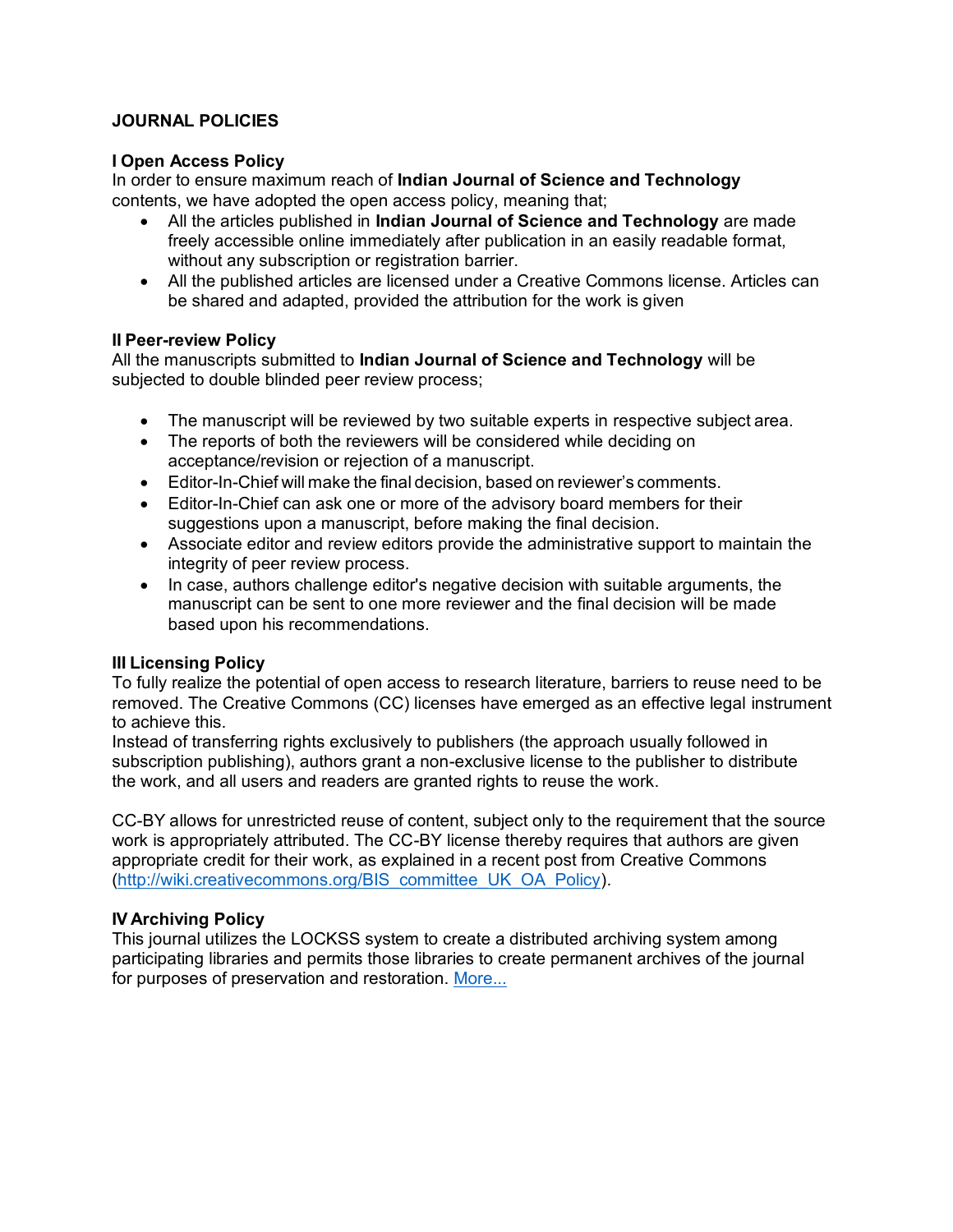# **PUBLICATION ETHICS**

The **Indian Journal of Science and Technology** is an electronic Double Blind peer reviewed journal upholding the highest standards. Articles not in accordance with publication ethics and malpractices will be removed from publication if detected at any time. Plagiarism and research fabrication such as making up of data, manipulation of existing data, tables etc. and ethical clearance on the use of humans or animals for the study will also be checked. The journal reserves the right to use plagiarism detecting software to screen submitted papers at any time and suspected plagiarism or duplicate publishing will be reported immediately.

### **I Authors Responsibility**

They must ensure that

- Their work is original
- Must not have been published elsewhere
- Other authors, contributors or sources should be appropriately credited
- They are responsible for language editing before submission
- Their work has not been copied or plagiarized in whole or part from any other work
- The financial support and conflict of interest for the project / research work if any should be disclosed
- They are obliged to notify the editor if any error or inaccuracy is discovered and cooperate with the editor to correct the same

Articles should be submitted using online procedures. Simultaneous publication in more than one publication is a **breach of publication ethics.**

Committee on Publication Ethics (COPE) during the 2nd World Conference on Research Integrity in Singapore in 2010 has developed the below mentioned guidelines. Sciresol Journals, as a publisherfollows COPE, WAMEand has adopted COPE's best practice guidelines for dealing with ethical issues in a journal. The Journal Members (Advisory Board, editors and the journal manager) have consented to adopt the COPE as it meets the purpose and objective of the Journal.

The following is a summary of COPE's international standards for authors of scholarly research publications and describes responsible research reporting practice. The comprehensive guidelines can be downloaded here

- The research being reported should have been conducted in an ethical and responsible manner and should comply with all relevant legislation.
- Researchers should present their results clearly, honestly, and without fabrication, falsification or inappropriate data manipulation.
- Researchers should strive to describe their methods clearly and unambiguously so that their findings can be confirmed by others.
- Researchers should adhere to publication requirements that submitted work is original, is not plagiarized, and has not been published elsewhere.
- Authors should take collective responsibility for submitted and published work.
- The authorship of research publications should accurately reflect individuals' contributions to the work and its reporting.
- Funding sources and relevant conflicts of interest should be disclosed.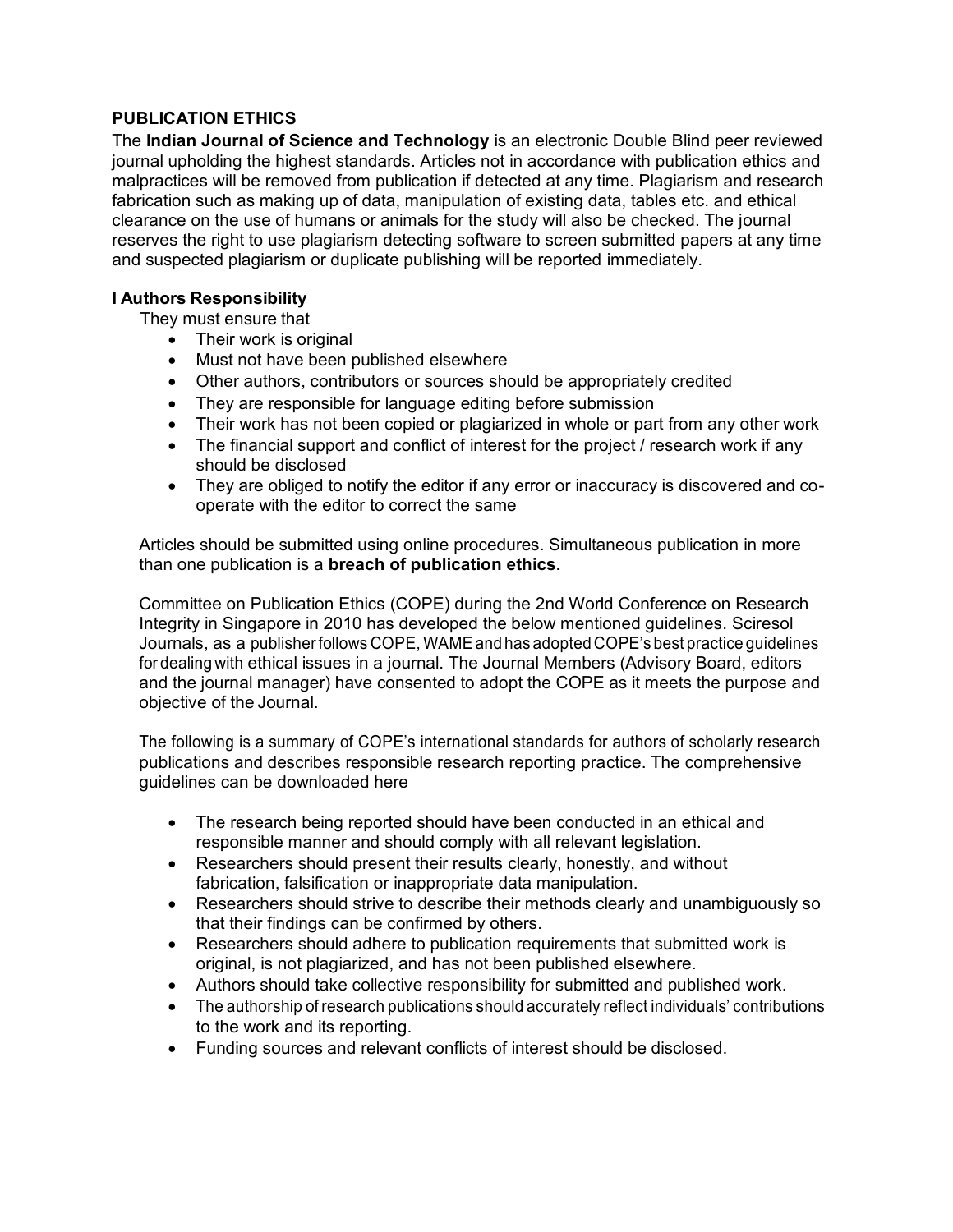# **II Editor's Responsibility**

They must ensure that

- The submitted manuscript undergoes Double blind peer review before publishing
- They will strive to prevent any conflict of interest between the author and editorial and review personnel
- All the information related to the submitted manuscript is kept confidential priorto publishing

## **III Reviewers Responsibility**

They must ensure that

- Reviews of the manuscript is completed and provides suitable comments for improvement
- Promptness in notifying the editor about his inability to review the manuscript
- Maintains confidentiality about the manuscript obtained for review, by not discussing with others
- Standards of Objectivity preserved by reviewing the manuscripts objectively with clear views and supporting arguments and without any personal criticism
- Acknowledgement of Sources
- All References not cited by author should be removed. All citations should be accompanied with any previously reported observation, derivation or argument.
- The editors should be intimated for any overlap of the reviewed manuscript with any other published paper.
- Disclosures and Conflict of Interest– manuscripts having conflict of interest resulting from competitive, collaborative or any other relationships or connections with institutions connected to the paper will not be considered.

In case, plagiarism is detected during review/editorial process, such manuscript(s) will be rejected immediately and we can also consider other steps depending upon the seriousness of the case. If the plagiarism is proven after publication, such manuscript(s) will be removed from our website and appropriate announcement will be placed in this regards.

Further, **Indian Journal of Science and Technology** can bring such instances in notice of author's funding agencies, author's institutes (where they work) and to the original authors whose work has been plagiarized. Please report the plagiarism to **[indjst@gmail.com](mailto:indjst@gmail.com)**

### **1V Manuscript Withdrawal Policy**

Authors must abide by these policies after submission of their manuscript.

- Authors must provide their consent to publish their manuscript prior to peerreview process. Withdrawing an already confirmed manuscript after it has been accepted would attract a minimal article handling charge.
- If the author withdraws the article after acceptance of the manuscript and payment has also been made, there will be **NO REFUND of the Article Processing Charge (APC**) already paid.
- If a Manuscript is withdrawn over indexing issues, **NO REFUND** will be made.

### **VWaiver Policy**

- **Indian Journal of Science and Technology** may grant the partial/full waiver in article processing charges to those authors who are unable to pay the APCs due to financial crisis.
- Only the authors from low income countries can apply for waiver.
- Waiver is applicable for one article per year for each submitting author.